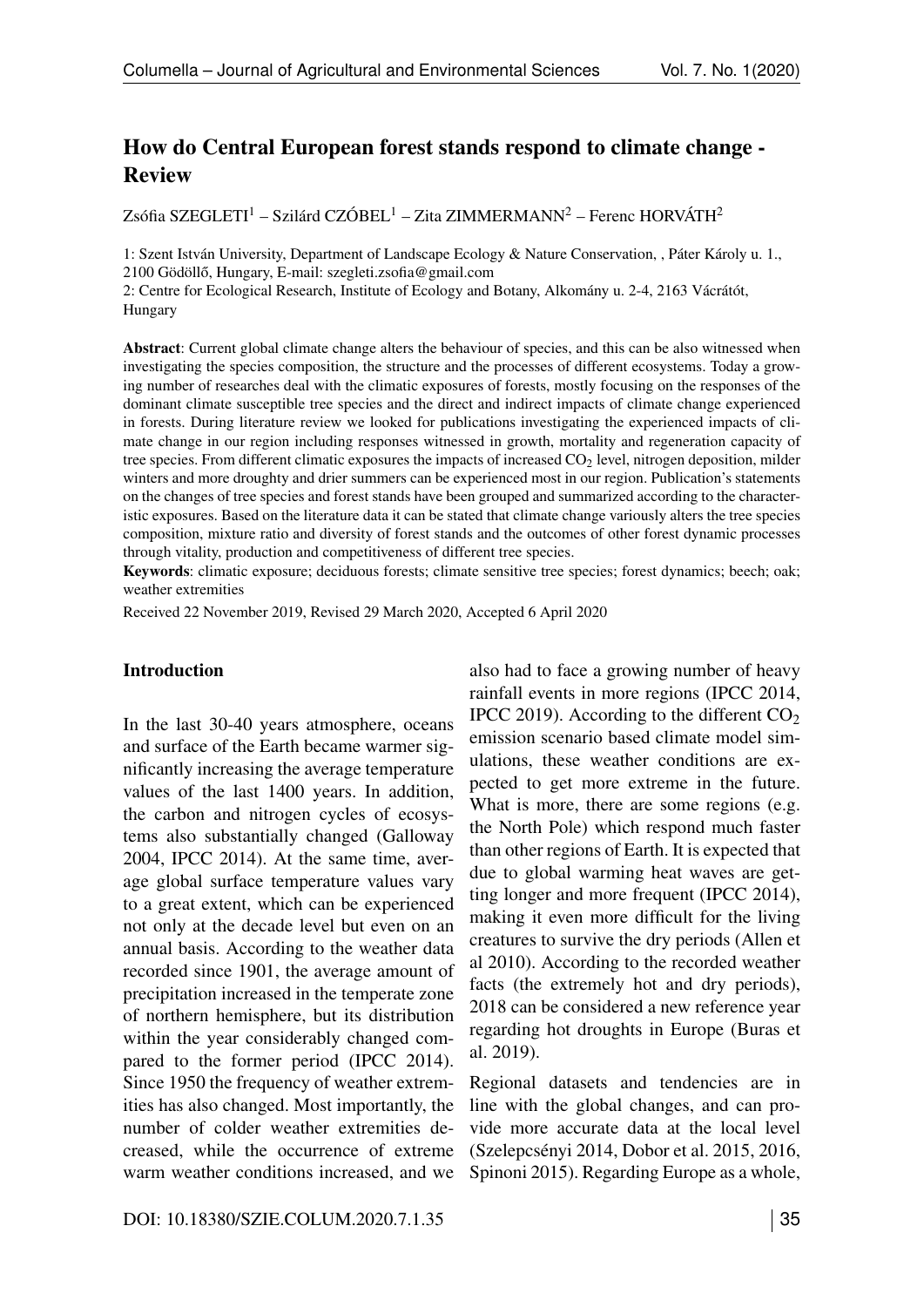the Mediterranean Region is the most threat-forests of Hungary ... ened area, since not only the more frequently appearing droughts but also the increasing risk and occurrence of forest fires are expected there (Lindner 2010). At the same time, huge regional and local differences can be witnessed when analysing climate change. Hlásny et al. (2014) draw the attention to the "hotspots" of the Carpathian region, which may be highly vulnerable to climate change due to the loss of biodiversity. Climate models predict stronger Mediterranean weather characteristics, more frequent weather extremities and significant increase of the average temperature (even by 4°C) in Hungary by the end of the century (Krüzselyi et al. 2011, Spinoni et al. 2015). Based on the different model simulations, it is expected that there will be less cold weather extremities but more warm ones, and drought periods will be also longer (Pieczka et al. 2011). Although there are some uncertainties regarding the amount and the distribution of precipitation, it seems that the amount of rainfall will change, its intensity is expected to increase, and the winter months will be the wettest ones (Bartholy et al. 2011, Horányi et al. 2011, Bihari et al. 2018).

For the natural ecosystems climate change will appear in the form of climatic exposures. According to the definition of the Intergovernmental Panel on Climate Change (IPCC), climatic exposure means "the nature and degree to which a system is exposed to significant climatic variations" (Füssel & Klein 2006). The various species respond to climatic exposures differently due to their unique sensitivity levels. This leads to complex and diverse outcomes affecting the species composition and the productivity of forest ecosystems (Lindner et al. 2010).

The most important questions to be answered by this review are the following:

Regarding growth, mortality and regeneration capacity of the trees living in the natural

- What are the major characteristics of climate change (experienced in the last decades) in our region?
- How will these changes as climatic exposures – affect the native tree species and the natural forest stands of our region?

## Materials and Methods

During literature review we focused on those papers, which were investigating the impacts of the major climate factors changed in recent decades and influencing the behaviour of trees, stands and processes of natural deciduous forest ecosystems in our Pannonian region and surroundings. We searched for publications focusing on the impacts of the following climatic exposures: increasing of atmospheric carbon-dioxide and nitrogen deposition; summer drought stress; milder winters, longer vegetation season and earlier onset of spring and shift of temperature and precipitation's regime. Articles presenting the impacts of the specific climate exposure through the examples of Central European, temperate zone and climate zonal forests of Hungary had priority. Those professional articles have been taken into account that investigating directly the already experienced impacts of exposures.

The statements of the selected papers were tagged and grouped according to the main types of climatic exposures: A) increasing global atmospheric  $CO<sub>2</sub>$  concentration; B) increasing reactive atmospheric Nitrogen (Nr) deposition; C) more frequent mild winters, earlier onset of spring and the extension of the growing season; D) increasing temperature with no water limitation; E) Increasing summer temperature and drought stress and F) indirect effects of increasing summer temperature and drought stress. Afterwords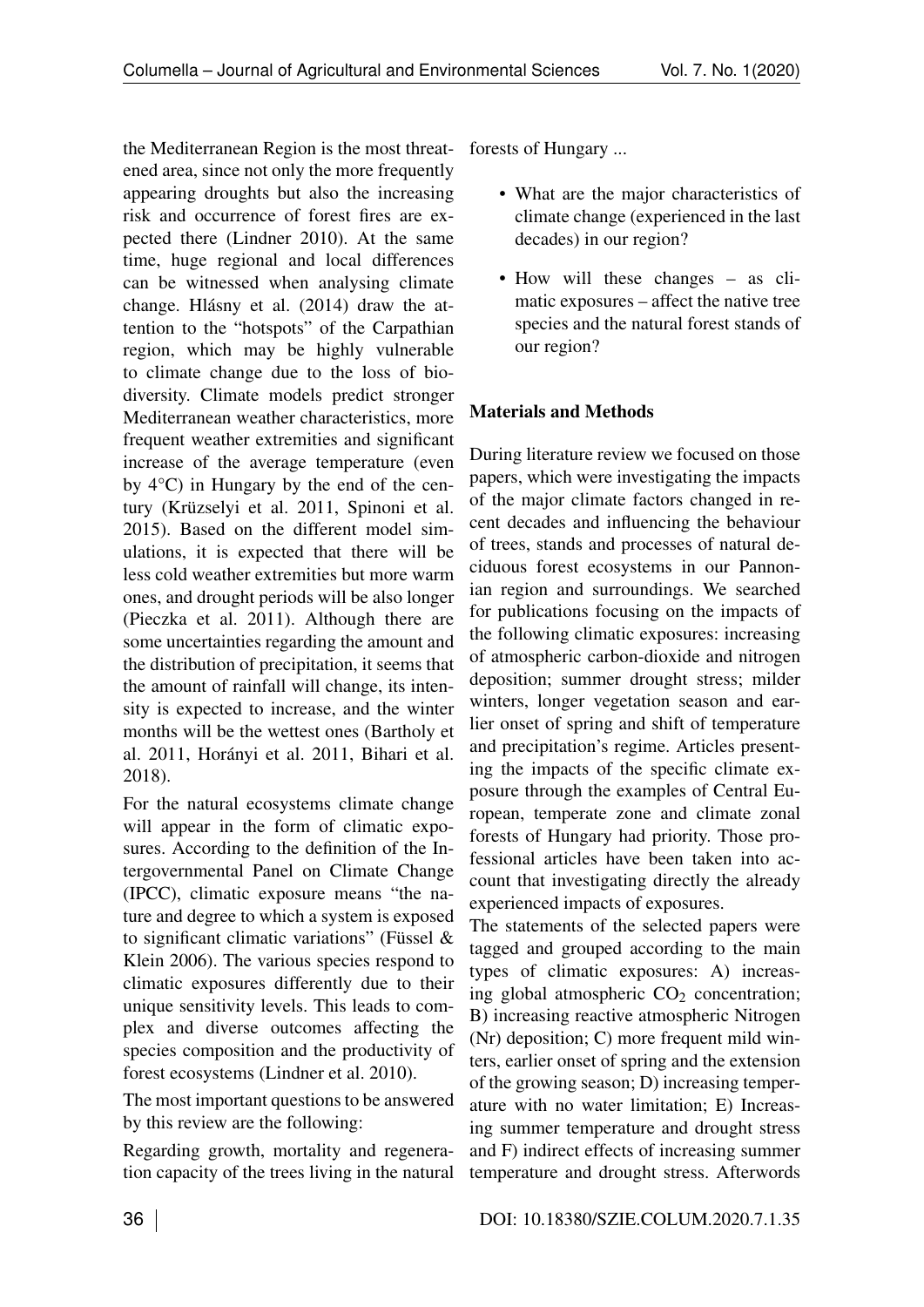the impact statements were ordered, grouped Results and summarized with no weighting, however the number of references shows a higher degree of agreement.

The main impacts of climatic exposure on trees and natural forest stands have been arranged, assessed and summarized in Table [1.](#page--1-0)

Table 1. Thematic overview of the main impacts of climatic exposure on trees and natural forest ecosystems caused by the recent climate change – summarized results of a review.

| References<br><b>Impact on Forests</b><br>Climatic Exposure                                              |  |
|----------------------------------------------------------------------------------------------------------|--|
| A) Increasing global<br>Increased growth of young tree<br>Asshoff et al. $(2006)$ ,                      |  |
| atmospheric $CO2$<br>stands if no other limitation factors<br>DeLucia et al. (1999),                     |  |
| concentration by 15-20<br>(i.e. light, water, nutrient) occur,<br>Hickler et al. (2015),                 |  |
| ppm / decade since 1980<br>but mature forest trees (oak,<br>Laubhann et al. (2009),                      |  |
| (NOAA 2019)<br>Norby et al. (2005)<br>hornbeam) generally did not show                                   |  |
| growth enhancement in response                                                                           |  |
| to elevated $CO2$ level, partly                                                                          |  |
| except of beech.                                                                                         |  |
| Fowler et al. (2013),<br>B) The reactive atmospheric<br>Increase of N <sub>reactive</sub> deposition can |  |
| enhance ecosystem productivity<br>Galloway et al. (2008)<br>Nitrogen $(N_{\text{reactive}})$             |  |
| deposition almost tripled the<br>(mostly in N-limited regions)<br>Fowler et al. (2013),                  |  |
| natural level by the early<br>through fertilization and decreases<br>Galloway et al. (2004),             |  |
| biodiversity (i.e. herb layer)<br>1990s. According to the<br>Sybryn et al. (2018)                        |  |
| projected trend it is to<br>through acidification and                                                    |  |
| double more by 2050<br>eutrophication.                                                                   |  |
| Galloway et al. (2008)<br>Nitrogen deposition generally<br>Etzold et al. (2020),                         |  |
| shows a significant positive impact<br>Komarov et al. (2012),                                            |  |
| on tree growth, although the N and<br>Laubhann (2009)                                                    |  |
| the C cycles of the ecosystems are                                                                       |  |
| complex and coupled processes.                                                                           |  |
| Too much nitrogen slows down                                                                             |  |
| forest growth.                                                                                           |  |
| C) More frequent mild<br>Ahas et al. (2002),<br>Spring warming has a strong                              |  |
| winters, earlier onset of<br>impact, but the combination of<br>Fu et al. (2012),                         |  |
| spring and the extension of<br>Menzel et al. (2006),<br>winter and spring warming has the                |  |
| greatest impact on earlier budding<br>the growing season. The<br>Chmielewski & Rötzer                    |  |
| average advance of spring<br>(beech, birch and oak).<br>(2001)                                           |  |
| was 2-4 days/decade<br>Indirect impact: warm<br>Pureswram et al. (2018)                                  |  |
| between 1951 and 2000 in<br>temperatures can decrease the                                                |  |
| our region. An increase of<br>winter mortality of forest pest                                            |  |
| insects, thereby shortening<br>mean annual temperature by                                                |  |
| $1^{\circ}$ C led to the extension of<br>generation time (generalization is                              |  |
| difficult because of the various<br>the growing season by 5.                                             |  |
| species-specific responses)<br>days                                                                      |  |
| Pest insect populations can react<br>Csóka et al. (2018),                                                |  |
| fast to the favourable periods and<br>Hirka et al. (2018),                                               |  |
| condition deterioration of their<br>Mátyás et al. (2018)                                                 |  |
| host trees.                                                                                              |  |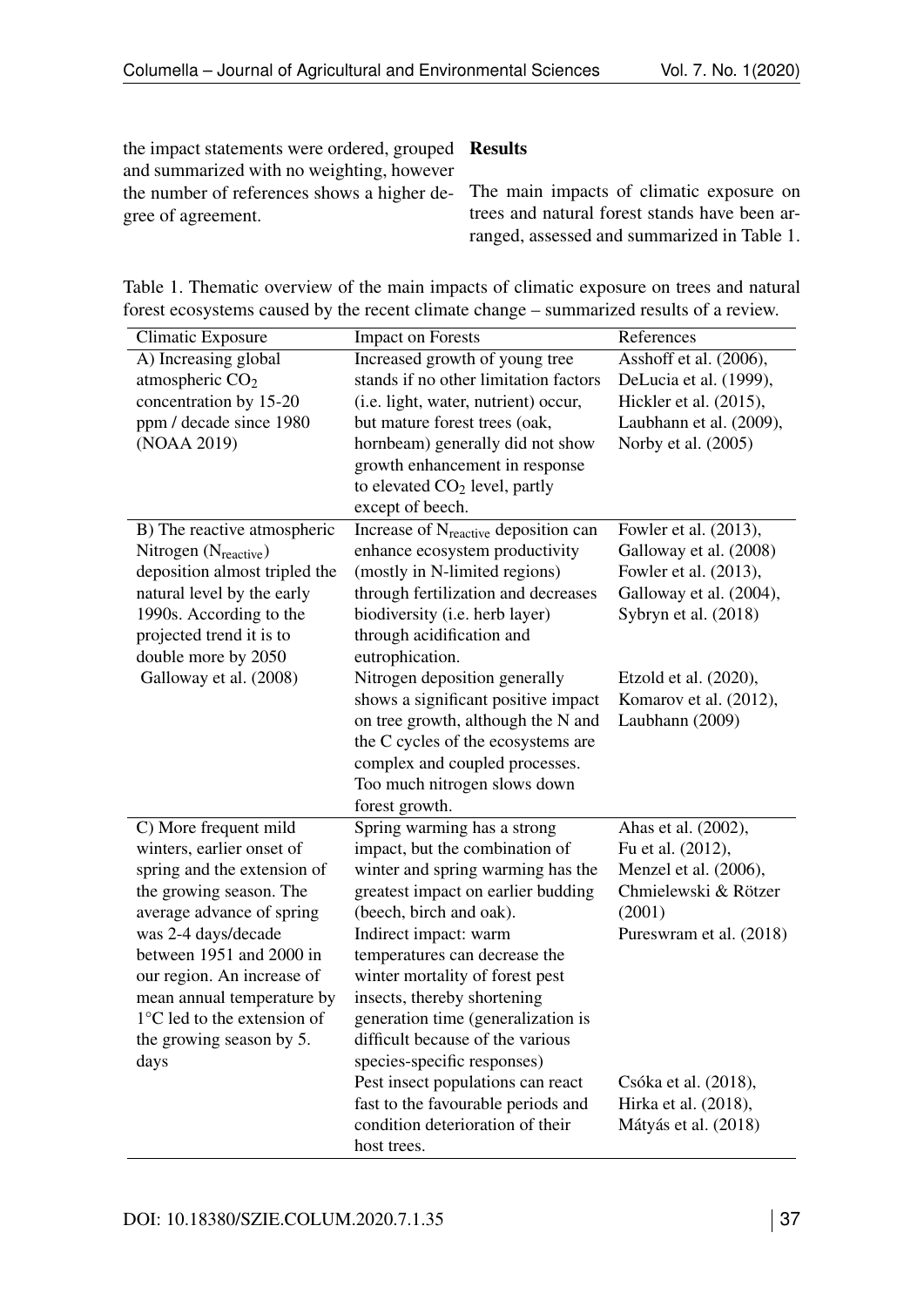Table 1. *Continued*. Thematic overview of the main impacts of climatic exposure on trees and natural forest ecosystems caused by the recent climate change – summarized results of a review.

| Climatic Exposure              | <b>Impact on Forests</b>             | References             |
|--------------------------------|--------------------------------------|------------------------|
| D) Increasing temperature      | Increasing growth (basal area) of    | Kint et al. (2012),    |
| with no water limitation       | larger beech and pedunculate oak     | Laubhann et al.        |
|                                | trees, but beech turned to decline   | (2009), Hilmers et     |
| Trend: Significant warming     | since the 1960s due to the           | al. (2019)             |
| tendencies are dominant at     | decreasing relative summer           |                        |
| the period of $1961-2001$ , in | humidity in the Atlantic climate.    |                        |
| the Carpathian Basin           |                                      |                        |
| (Pongracz & Bartholy,          | Stable stand volume increment of     |                        |
| 2006).                         | mixed mountain forests, however      |                        |
|                                | significant changes in the growth    |                        |
|                                | dynamics at the species level:       |                        |
|                                | spruce dropped, fir rose, beech did  |                        |
|                                | not change.                          |                        |
| E) Increasing summer           | Forest growth declined during        | Árvai et al. (2018),   |
| temperature and drought        | drought, especially during more      | Führer et al. (2011),  |
| stress                         | severe droughts in the drier         | Führer et al. 2016),   |
|                                | climates.                            | Gálos & Führer         |
| Trend: Heat waves in the       |                                      | $(2018)$ , Gleason et  |
| Carpathian region between      | Beech is the most drought            | al. (2017), Horváth    |
| 1961-2010: four out of         | sensitive tree species compared to   | & Mátyás (2014),       |
| seven heat events occurred     | sycamore, Norway maple, sessile      | Mátyás et al. (2018)   |
| after 2000 (Spinoni et al.     | oak and common ash. Its growth       | Sáenz-Romero et al.    |
| 2015).                         | decreases in the driest stands (less | $(2019)$ , Spathelf et |
|                                | precipitation than 600 mm/year)      | al. (2014),            |
|                                | since about the 1980s.               | Zimmermann et al.      |
|                                |                                      | (2015)                 |
|                                | Decreasing productivity by           |                        |
|                                | increasing aridity for beech,        |                        |
|                                | hornbeam, sessile oak and Turkey     |                        |
|                                | oak.                                 |                        |
| F) Indirect effects of         | Change of dominance among            | Mette et al. $(2013)$  |
| increasing summer              | trees species, beech was more        |                        |
| temperature and drought        | competitive but less drought         |                        |
| stress                         | tolerant than oak until annual       |                        |
|                                | precipitation fell below 540 mm      |                        |
|                                | in a 100-year-old mixed forest.      |                        |
|                                |                                      |                        |
|                                | Drought induced self-thinning        | Berki et al. (2014),   |
|                                | (mortality) of sessile oak stands in | Berki et al. (2016),   |
|                                | Hungary                              | Herczeg et al.         |
|                                |                                      | (2018), Árvai et al.   |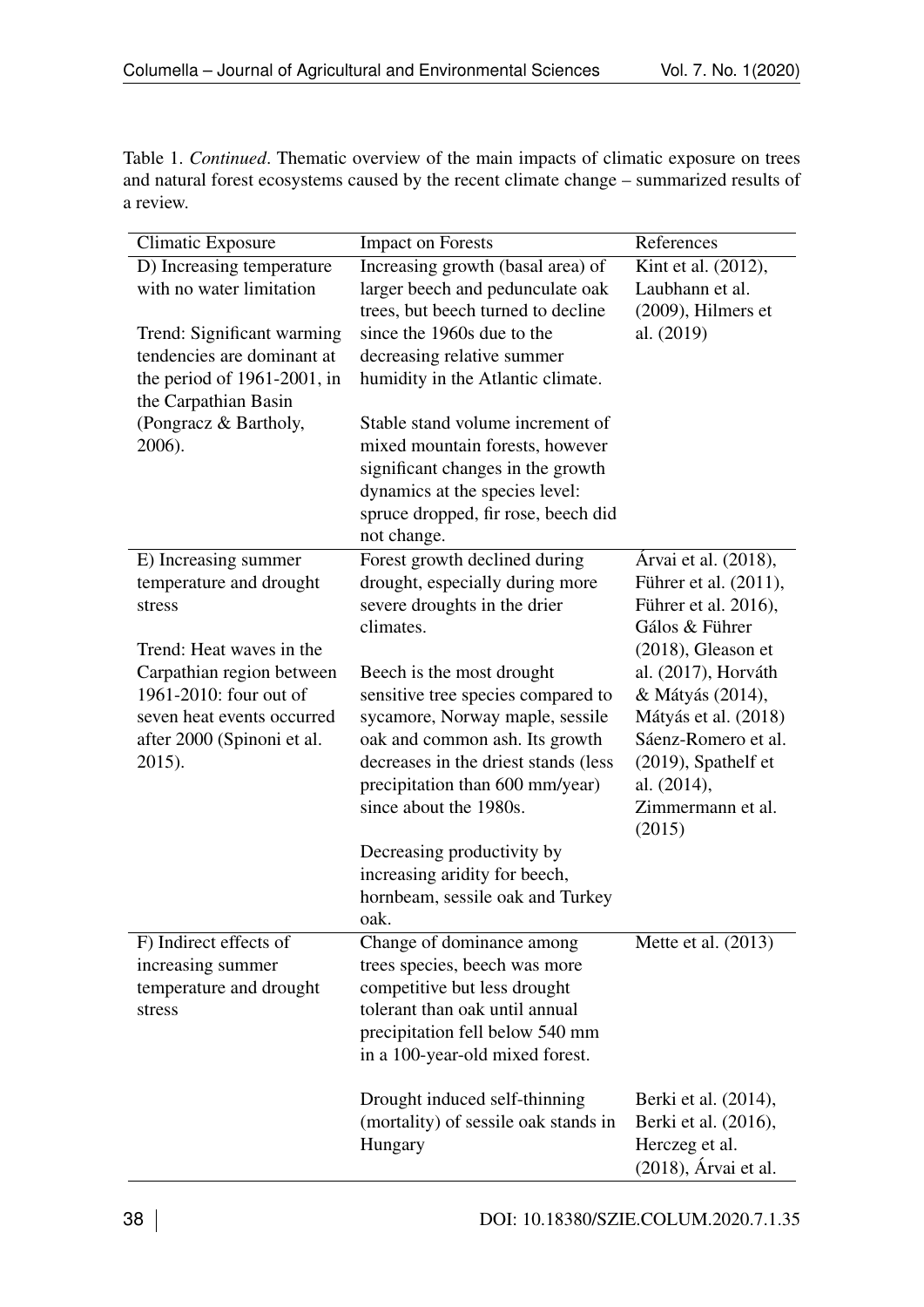Table 1. *Continued*. Thematic overview of the main impacts of climatic exposure on trees and natural forest ecosystems caused by the recent climate change – summarized results of a review.

| Climatic Exposure                                                                          | <b>Impact on Forests</b>                                                                                                                          | References                                                                    |
|--------------------------------------------------------------------------------------------|---------------------------------------------------------------------------------------------------------------------------------------------------|-------------------------------------------------------------------------------|
| F) continued Indirect effects<br>of increasing summer<br>temperature and drought<br>stress | Expanding distribution area at<br>leading edge of manna ash tree<br>due to good natural regeneration<br>capacity on drier sites                   | Molnar & Czúcz<br>(2009)                                                      |
|                                                                                            | Reduction of macroclimatically<br>suitable areas for beech and<br>sessile oak in the following<br>decades near the xeric<br>distributional limits | Czúcz et al. (2011),<br>Salamon-Albert et<br>al. $(2016)$ ,<br>Illés $(2018)$ |

## **Discussion**

# *Increasing CO*<sup>2</sup> *and atmospheric Nitrogen deposition can enhance tree growth and ecosystem productivity*

Although increasing atmospheric  $CO<sub>2</sub>$  levels and reactive Nitrogen deposition increase forest productivity at many places, researches revealed that such responses are site, age and species specific. According to the researches investigating young hardwood and pine stands, trees treated with air enriched with  $CO<sub>2</sub>$  grew more intensively that the surrounding ones; and their net primary production (NPP) also significantly increased together with their fineroot. In drought years there was no difference between the growth intensity of the treated trees and those of the control group (surrounding trees without any  $CO<sub>2</sub>$  treatment). However, in the long run decreased production has been observed, which could be traced back to the limited access to minerals (DeLucia et al. 1999). Other outdoor  $CO<sub>2</sub>$  chamber experiments also found that younger tree stands reached higher NPP values, exceeding the reference value with 23%

on the average (with significant standard deviation) (Norby et al, 2005). It has been verified at more locations that water supply has a greater impact on the growth intensity of the different tree species. Usually, higher  $CO<sub>2</sub>$ concentration level leads to increased productivity but in many cases the effects of  $CO<sub>2</sub>$  have been overestimated because at areas with water deficiency less growth can be observed, or decline can be experienced (Hickler et al. 2015). Asshoff et al. (2006) investigated the changes of the sum of the basal area of 5 dominant European tree species in old forest stands. They found that in the investigated 4 years long period increased  $CO<sub>2</sub>$ level did not lead to the enhanced production of the tree species. Although beech reached outstanding growth levels in the first year, this growth advantage disappeared due to the drought experienced in the third year. During the research also phenological variables (e.g. budding and defoliation) have been analysed, which turned to be species specific, but could not be linked to the increased  $CO<sub>2</sub>$  levels.

"By now, food and energy production of [industry] increased the rate of anthropogenic Nitrogen creation tenfold compared to the value of the late 19th century." (Gal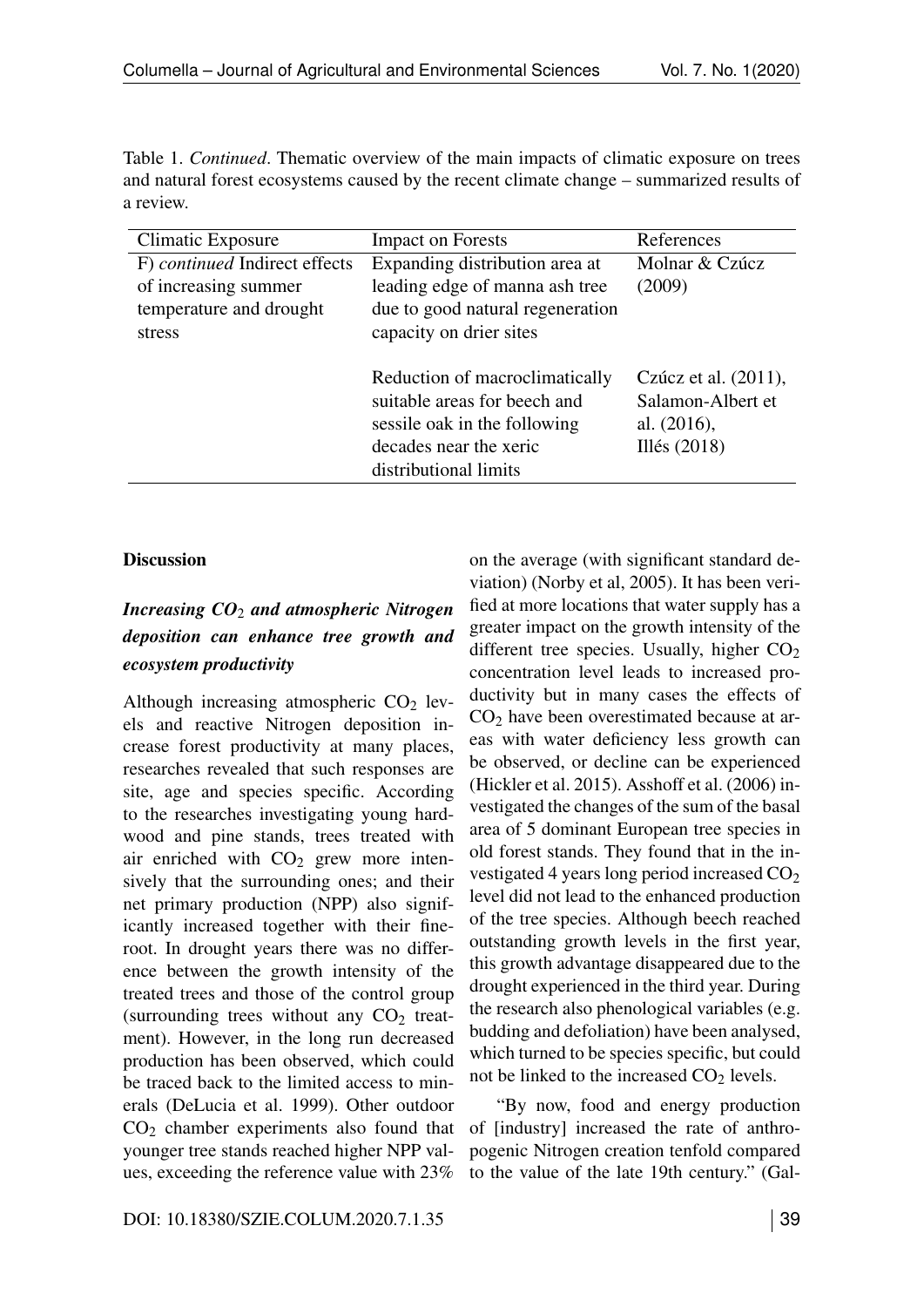loway 2004, Galloway 2008, Sybryn et al. 2018) Komarov and his colleagues (2012) modelled the changes of productivity according to two different climate scenarios and forestry inventory data in three forest sites in Russia under continental climate. Due to the growing level of N-deposition increased productivity can be expected besides the spread of deciduous tree species in the mixed tree stands (Komarov et al. 2012). N-deposition increased the growth of all the investigated dominant tree species (beech, sessile oak, pedunculate oak, fir and spruce) in European forests (Laubhann et al. 2009).

# *Milder winters and the earlier onset of spring cause less winter mortality among forest pest insects, and accelerate budding*

Milder winters and the earlier onset of spring can be witnessed all over Europe leading to the lengthening of the vegetation period and the growing risk of late frost damages. Milder winter weather facilitates the survival of phytophagous insects, consequently larger populations and increased insect damages can be witnessed in the vegetation period (Pureswarm et al. 2018, Csóka et al. 2018). In the absence of the critical winter periods the range of insects also changes enabling the conquest of new territories (Pureswarm et al. 2018, Csóka et al. 2018). The average advance of the summer half year was 2- 3 days/decade in Europe. The phenological characteristics of the species also responded to this in accordance with the earlier spring temperature increase. On the other hand, defoliation takes place one day later/decade on the average (Menzel et al. 2006). Based on the data of the European phyto-phenological database, budding starts 4 weeks earlier in Western and Central Europe compared to the reference period (1951-1998) of the database. Differences can be observed in the timing of spring phenological events in the mountainous regions, which is mostly the re-

sult of the diverse microclimatic patterns and the different altitude levels (Ahas et al. 2002) Temperature manipulation experiments have been used for investigating the phenological events of beech, oak and birch seedlings in winter and spring periods through the simulation of warming. Budding started earlier in the case of all the three tree species when spring warming has been simulated, while winter warming seemed to have no effects at all (Fu et al. 2012). Milder winter weather facilitates the survival of phytophagous insects, consequently larger populations and increased insect damages can be witnessed in the vegetation period. (Csóka et al. 2018, Hirka et al. 2018). In the absence of the critical winter periods the range of insects also changes enabling the conquest of new territories (Pureswarm et al. 2018, Mátyás et al. 2018).

# *Altered growth dynamics of trees due to increasing temperature*

The connection between more environmental variables (e.g. average temperature, precipitation, carbon-dioxide level and nitrogen level) and the growth of stand forming tree species (beech, sessile oak, pedunculate oak, spruce and fir) have been investigated in Europe. Increasing average temperature had a positive impact on the growth of all the tree species, except for spruce (Laubhann et al. 2009). In Austrian mixed forest stands – consisting of pine and deciduous trees – higher average temperature combined with lower precipitation levels did not alter the productivity of the trees. In the mixed forests researched by Hilmers and his colleagues the diminishing population of spruce was counterbalanced by the increased production of other tree species (e.g. beech and silver fir) (Hilmers et al. 2019). Similarly, the basal area growth of temperate tree species has been investigated in areas under Atlantic climate between 1901 and 2008. According to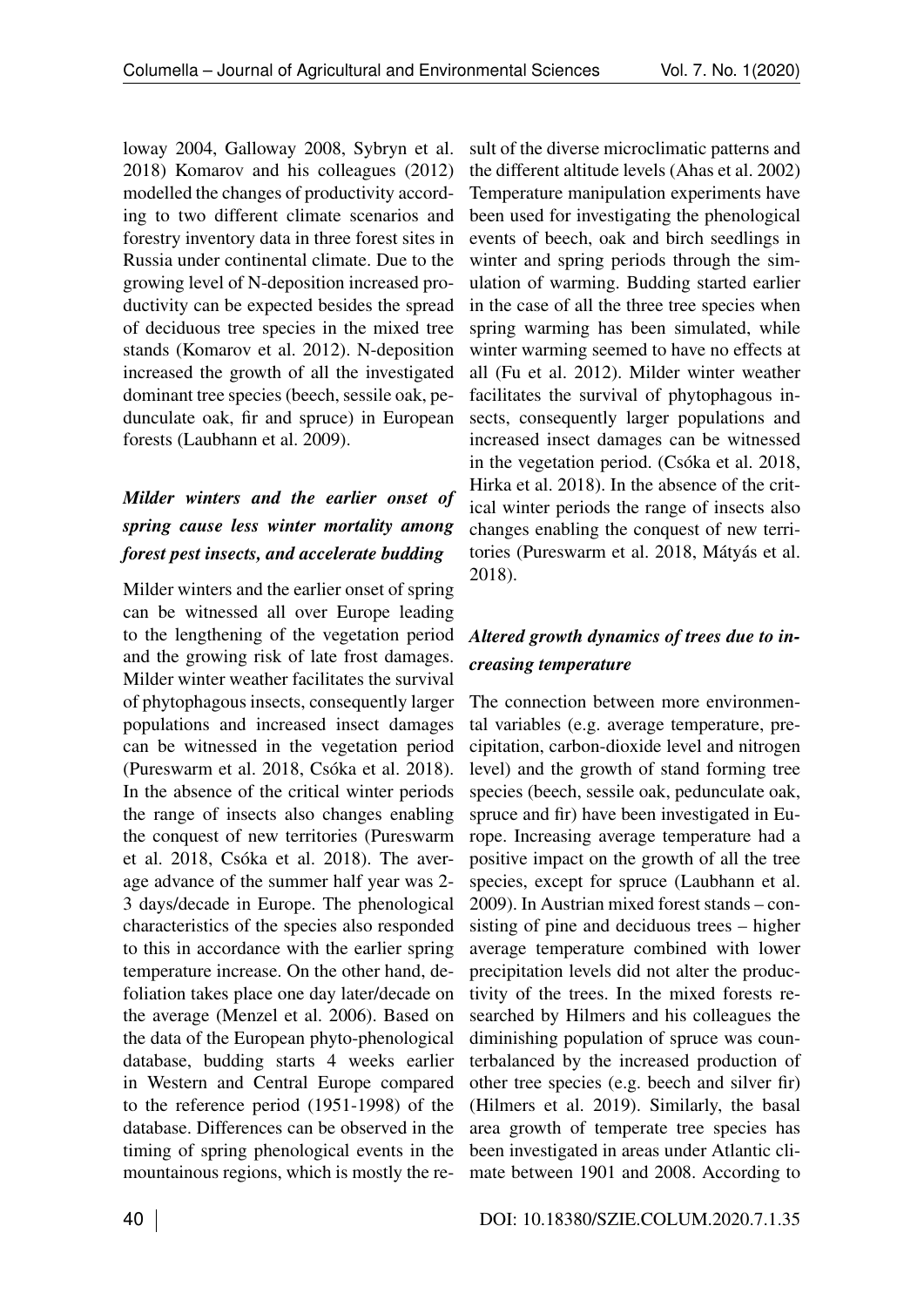the data, the productivity of pedunculate oak continuously increases, while in the case of beech productivity started to decrease from the 1960s due to the drop in relative humidity values during the summer periods in the Atlantic regions (Kint et al. 2012).

# *Increasing drought stress decreases productivity, and can induce higher mortality among the more susceptible tree species*

The characteristic exposures of climate change include the more frequent occurrence of warmer and drier summers and longer drought periods accompanied with heat waves. The intensity of growth significantly decreased during drought periods, especially at arid and semi-arid locations. In regions with sufficient water supply competition had a greater impact on production. This could be also observed in drought periods when the impact of aridity has not been enhanced by high temperature. (Gleason et al, 2017). By using the aridity index, calculations have been made on the future changes of the habitat conditions and the production of the different tree species in Central Europe. From the analysed weather variables late spring temperature and total annual precipitation turned to be of special importance. Since the amount of available water affects the production of organic matter, decreased productivity, worse health status and lower density values can be expected in the case of some of the species at areas with high forestry aridity index (FAI) values (Salamon et al. 2016, Führer et al. 2011, Gálos & Führer 2018, Sáenz-Ronero et al. 2019). In Hungary, the spread, the ecological needs and the climate sensitivity of more stand forming tree species have been investigated, and based on the results their future has been predicted for the next decades according to the expected climatic changes. These forests and tree species are located close to the xeric edge of the temperate deciduous forest zone

DOI: 10.18380/SZIE.COLUM.2020.7.1.35 41

in the Carpathian Basin, therefore some of the currently dominating tree species (beech, sessile oak and Turkey oak) may disappear from huge areas, and the structure and the characteristic of the forests may fundamentally change (Spathelf et al. 2014). A further finding of the researches is that habitats suitable for beech will be limited to smaller areas by 2050, and the ideal habitats meeting the ecological needs of beech – being a stand forming species today – will virtually disappear from Hungary by the end of the century a (Czúcz et al. 2011, Illés 2018). Beech is susceptible to aridity, and this can be also witnessed in the changes of dominance relations. Drier and warmer weather forecasted in Central Europe decreases the competitiveness of beech, consequently the ratio of drought tolerant tree species (e.g. maples and ashes) and the dominance of sessile oak are expected to increase (Mette et al. 2013, Zimmermann et al. 2015, Árvai et al. 2018). From the indicator species signalling drier climate manna ash can be highlighted. Data on its historical and recent spread and the latest related observations have been summarized by Molnár and Czúcz (2009). According to their research, the spreading and the increasing ratio of the species can be witnessed in the forest stands of the North Hungarian Mountains where habitat conditions were not so ideal for manna ash earlier (Molnár & Czúcz 2009).

## **Conclusions**

Climatic exposure caused by climate change is a complex process showing regional and local patterns. The major changes – increasing  $CO<sub>2</sub>$  concentration and atmospheric Nitrogen deposition, more frequent mild winters and earlier onset of spring, higher temperatures, and increasing summer drought stress – cause direct impacts, which sometimes counterbalance each other. Climatic exposure mostly alters growth dynamics, vi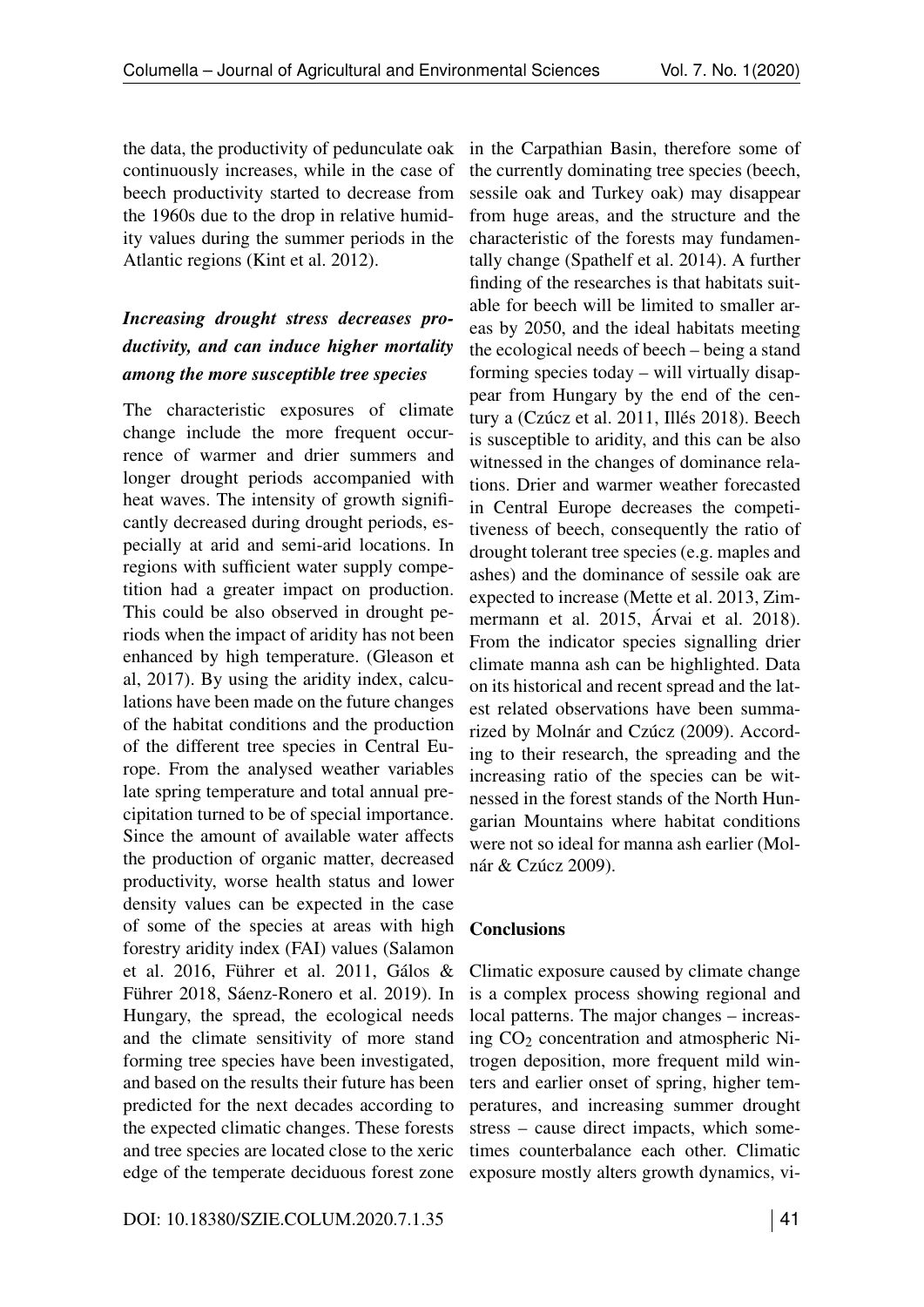tality and competitiveness of the trees, which are highly specific due to the ecological and trait profile and various sensitivity of different tree species. The more frequent appearance of forest pest insects and the new invaders may cause severe indirect impacts on trees. We found it during the literature review that in the majority of the cases tree specific growth and mortality related changes can lead to considerable shift in density and mixture ratio of trees in the stand. Much less evidences are available on the close relation between climate exposure and success of tree regeneration. It is clear that besides climate exposure the establishment and the regeneration of the trees also greatly depend on several other factors (i.e. canopy closure, propagulum sources, competition relationships, browsing effect of the stock of game, etc.) in the natural forest stands. Finally, we can conclude that investigating and exploring changes in tree specific growth and mortality as the possible outcomes of climate exposure are promising fields of research.

## **References**

Ahas, R., Aasa, A., Menzel, A., Fedotova, V. G., Scheifinger, H. (2002): Changes in European spring phenology. Int. J. Climatol., 22: 1727-1738.<https://doi.org/10.1002/joc.818>

Allen, C. D., Macalady, A. K., Chenchouni, H., Bachelet, D., McDowell, N., Vennetier, M. and Cobb, N. (2010): A global overview of drought and heat-induced tree mortality reveals emerging climate change risks for forests. Forest Ecology and Management, 259 (4): 660-684. [https://doi.org/](https://doi.org/10.1016/j.foreco.2009.09.001) [10.1016/j.foreco.2009.09.001](https://doi.org/10.1016/j.foreco.2009.09.001)

Aubin, I., L. Boisvert-Marsh, H. Kebli, D. McKenney, J. Pedlar, K. Lawrence, E. H. Hogg, Y. Boulanger, S. Gauthier, C. Ste-Marie (2018): Tree vulnerability to climate change: improving exposure-based assessments using traits as indicators of sensitivity. Ecosphere 9(2): article e02108 [https://doi.org/10.1002/ecs2.2108](https://doi.org/%2010.1002/ecs2.2108)

Árvai M., Morgós A., Kern Z. (2018): Growth-climate relations and the enhancement of drought signals in pedunculate oak (Quercus robur L.) tree-ring chronology in Eastern Hungary, <https://doi.org/10.3832/ifor2348-011>

Asshoff, R., Zotz, G., Körner, C. (2006): Growth and phenology of mature temperate forest trees in elevated CO2. Global Change Biology, 12: 848-861. [https://doi.org/10.1111/j.1365-2486.](https://doi.org/10.1111/j.1365-2486.2006.01133.x) [2006.01133.x](https://doi.org/10.1111/j.1365-2486.2006.01133.x)

Bartholy J., Bozó L., Haszpra L. (2011): Klímaváltozás 2011 – Klímaszcenáriók a Kárpátmedence térségére, Magyar Tudományos Akadémia és az Eötvös Loránd Tudományegyetem Meteorológiai Tanszéke, Budapest, 2011, p. 287.

Berki I., Rasztovits E., Móricz N., Kolozs L. (2016): The Role of Tree Mortality in Vitality Assessment of Sessile Oak Forests. South-East Europea Forestry 7 (2): 91-97. [https://doi.org/10.](https://doi.org/10.15177/seefor.16-14) [15177/seefor.16-14](https://doi.org/10.15177/seefor.16-14)

Berki I., Rasztovits E., Móricz N., Kolozs L. (2014): Erdőállományok egészségi állapotának értékelése – egy új megközelítés. Erdészettudományi Közlemények 4(2): 149-155. [https://doi.org/](https://doi.org/%2010.17164/EK.2018.013) [10.17164/EK.2018.013](https://doi.org/%2010.17164/EK.2018.013)

Berki, I., Móricz, N., Rasztovits, E., Gulyás, K., Garamszegi, B., Horváth, A., Balázs, P. Lakatos, B. (2018): Mortality and accelerating growth in sessile oak sites. Bulletin of Forestry Science, 8(1):119-130. (in Hungarian)<https://doi.org/10.17164/EK.2018.008>

Bihari, Z., Babolcsai, G., Bartholy, J., Ferenczi, Z., Gerhát-Kerényi, J., Haszpra, L., Homoki-Ujváry, K., Kovács, T., Lakatos, M., Németh, Á., Pongrácz, R., Putsay, M., Szabó, P., Szépszó, G. (2018): Éghajlat [Climate in Hungarian] In: Kocsis, K., Horváth, G., Keresztesi, Z., Nemerkényi, Zs. (eds): Magyarország nemzeti atlasza 2. kötet. Természeti környezet [Natural Environment, National Atlas of Hungary], MTA CSFK Földrajztudományi Intézet, Budapest, pp. 58-69., 12 p.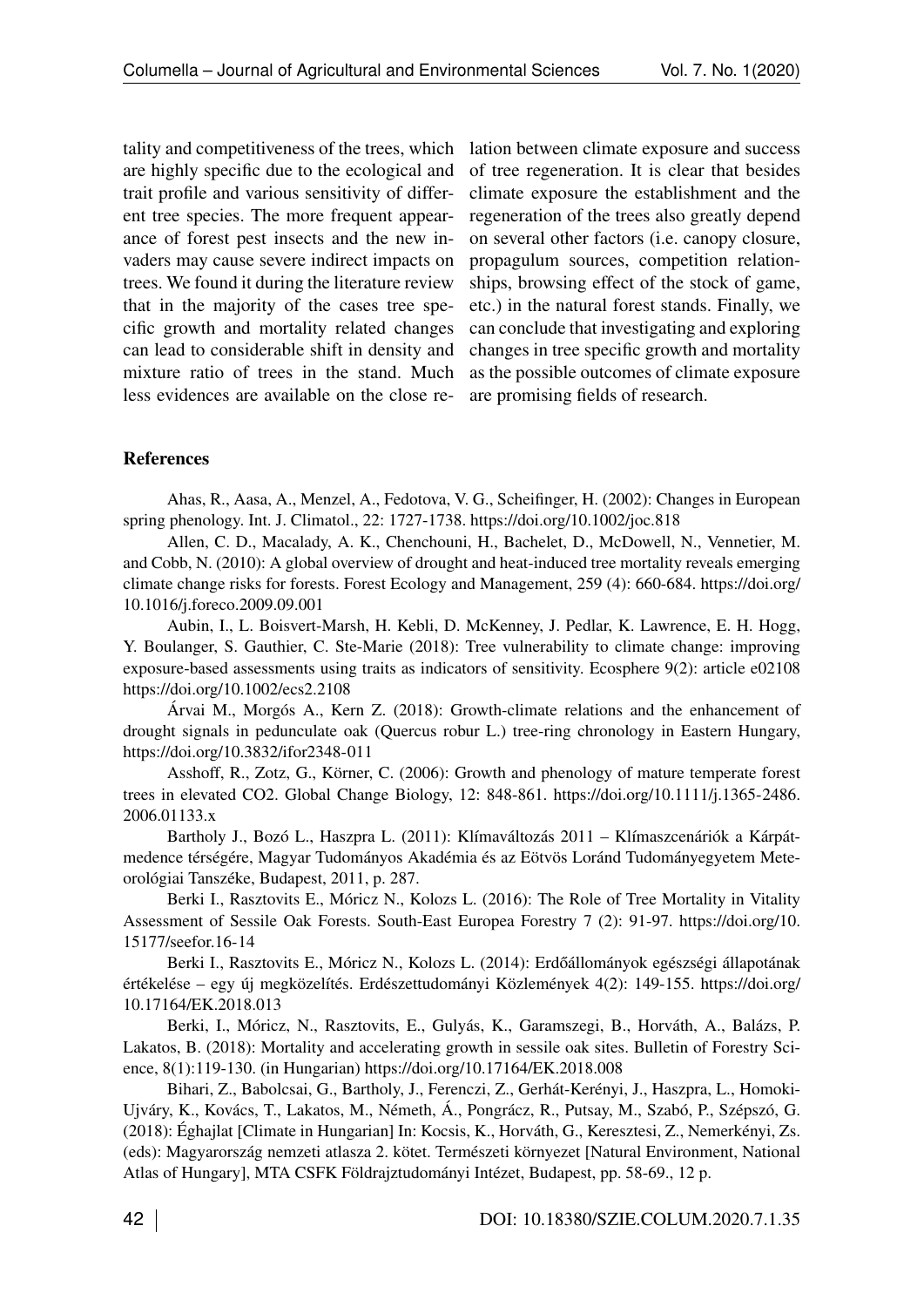Buras A., Menzel A. (2019): Projecting Tree Species Composition Changes of European Forests for 2061–2090 Under RCP 4.5 and RCP 8.5 Scenarios. Front. Plant Sci. 9:1986. [https:](https://doi.org/10.3389/fpls.2018.01986) [//doi.org/10.3389/fpls.2018.01986](https://doi.org/10.3389/fpls.2018.01986)

Chmielewski, F-M., Rötzer T. (2001): Response of tree phenology to climate change across Europe, Agricultural and Forest Meteorology 108(2): 101-112. [https://doi.org/10.1016/S0168-1923\(0](https://doi.org/%2010.1016/S0168-1923(01)00233-7)1) [00233-7](https://doi.org/%2010.1016/S0168-1923(01)00233-7)

Czúcz, B., Gálhidy, L., Mátyás, Cs. (2011): Present and forecasted xeric climatic limits of beech and sessile oak distribution at low altitudes in Central Europe. Annals of Forest Science, 68(1), 99–108. [https://doi.org/10.1007/s13595-011-0011-4](https://doi.org/%2010.1007/s13595-011-0011-4)

Csóka, G., Csókáné Hirka, A., Csepelényi, M., Szőcs, L., Molnár, M., Tuba, K., Hillebrand, R., Lakatos, F. (2018): Erdei rovarok reakciói a klímaváltozásra (esettanulmányok). Erdészettudományi Közlemények, 8 (1). pp. 149-162. ISSN 2062-6711 [https://doi.org/10.17164/EK.2018.010\)](https://doi.org/10.17164/EK.2018.010))

Dobor, L., Barcza, Z., Hlásny, T., Havasi, Á., Horváth, F., Ittzés, P., Bartholy, J. (2015): Bridging the gap between climate models and impact studies: the FORESEE Database. Geosci. Data J. 2:1–11.<https://doi.org/10.1002/gdj3.22>

Etzold, S., Ferretti, M., Reinds, G.J., Solberg, S., Gessler, A., Waldner, P., Schaub, M., Simpson, D., Benham, S., Hansen, K., Ingerslev, M., Jonard, M., Karlsson, P.E., Lindroos, A., Marchetto, A., Manninger, M., Meesenburg, H., Merilä, P., Nöjd, P., ... De Vries, W. (2020): Nitrogen deposition is the most important environmental driver of growth of pure, even-aged and managed European forests. Forest Ecology and Management, 458: 117762 (13 pp.). [https://10.1016/j.foreco.2019.](https://%2010.1016/j.foreco.2019.117762) [117762](https://%2010.1016/j.foreco.2019.117762)

Fowler, D., Coyle, M., Skiba, U., Sutton, M. A., Cape, J. N., Reis S., Sheppard L.J., Jenkins A., Grizzetti, B., Galloway, J.N., Vitousek, P., Leach, A., Bouwman, A.F., Butterbach-Bahl, K., Dentener, F., Stevenson, D., Amann, M., and Voss, M. (2013): The global nitrogen cycle in the twenty-first century. Philosophical Transactions of the Royal Society B, 368 (1621), 20130164, <https://doi:10.1098/rstb.2013.0164>

Fu YH, Campioli M, Deckmyn G, Janssens IA. (2012): The Impact of Winter and Spring Temperatures on Temperate Tree Budburst Dates: Results from an Experimental Climate Manipulation. PLoS ONE 7(10):e47324.<https://doi.org/10.1371/journal.pone.0047324>

Führer, E., Horváth, L., Jagodics, A., Machon, A., Szabados, I. (2011): Application of a new aridity index in Hungarian forestry practice. IDŐJÁRÁS - Quarterly Journal of the Hungarian Meteorological Service, 115(3), 205–216

Führer, E., Edelényi, M., Jagodics, A., Jereb, L., Horváth, L., Kern, Z. . . . Pödör, Z. (2016): Az időjárás hatása egy időskorú bükkös évenkénti körlap-növekedésére. Erdészettudományi Közlemények, 6(1–2), 61–78. [https://doi.org/10.17164/EK.2016.006](https://doi.org/%2010.17164/EK.2016.006)

Füssel, H., Klein, R.J.T. Climate Change Vulnerability Assessments: An Evolution of Conceptual Thinking. Climatic Change 75, 301–329 (2006).<https://doi.org/10.1007/s10584-006-0329-3>

Galloway, J.N., Dentener, F.J., Capone, D.G. et al. (2004): Nitrogen cycles: past, present, and future. Biogeochemistry 70: 153-226.<https://doi.org/10.1007/s10533-004-0370-0>

Galloway, J.N., Townsend, A.R., J.W. Erisman, J.W., Bekunda, M., Cai, Z., Freney, J.R., Martinelli, L.A., Seitzinger, S.P., and Sutton, M.A. (2008): Transformation of the nitrogen cycle: recent trends, questions, and potential solutions. Science, 320(5878), 889-892. [https://doi.org/10.1126/](https://doi.org/10.1126/science.1136674) [science.1136674](https://doi.org/10.1126/science.1136674)

Gálos B., Führer E. (2018): A klíma erdészeti célú előrevetítése. Erdészettudományi Közlemények 8(1): 43-55. ISSN 2062-6711<https://doi.org/10.17164/EK.2018.003>

Gleason, K.E., Bradford, J.B., Bottero, A., D'Amato, A.W., Fraver, S., Palik, B.J., Battaglia, M. A., Iverson, L., Kenefic, L., and Kern, C.C. (2017): Competition amplifies drought stress in forests across broad climatic and compositional gradients. Ecosphere 8(7): e01849.10.1002/ecs2.1849 [https:](https://doi.org/%2010.1002/ecs2.1849) [//doi.org/10.1002/ecs2.1849](https://doi.org/%2010.1002/ecs2.1849)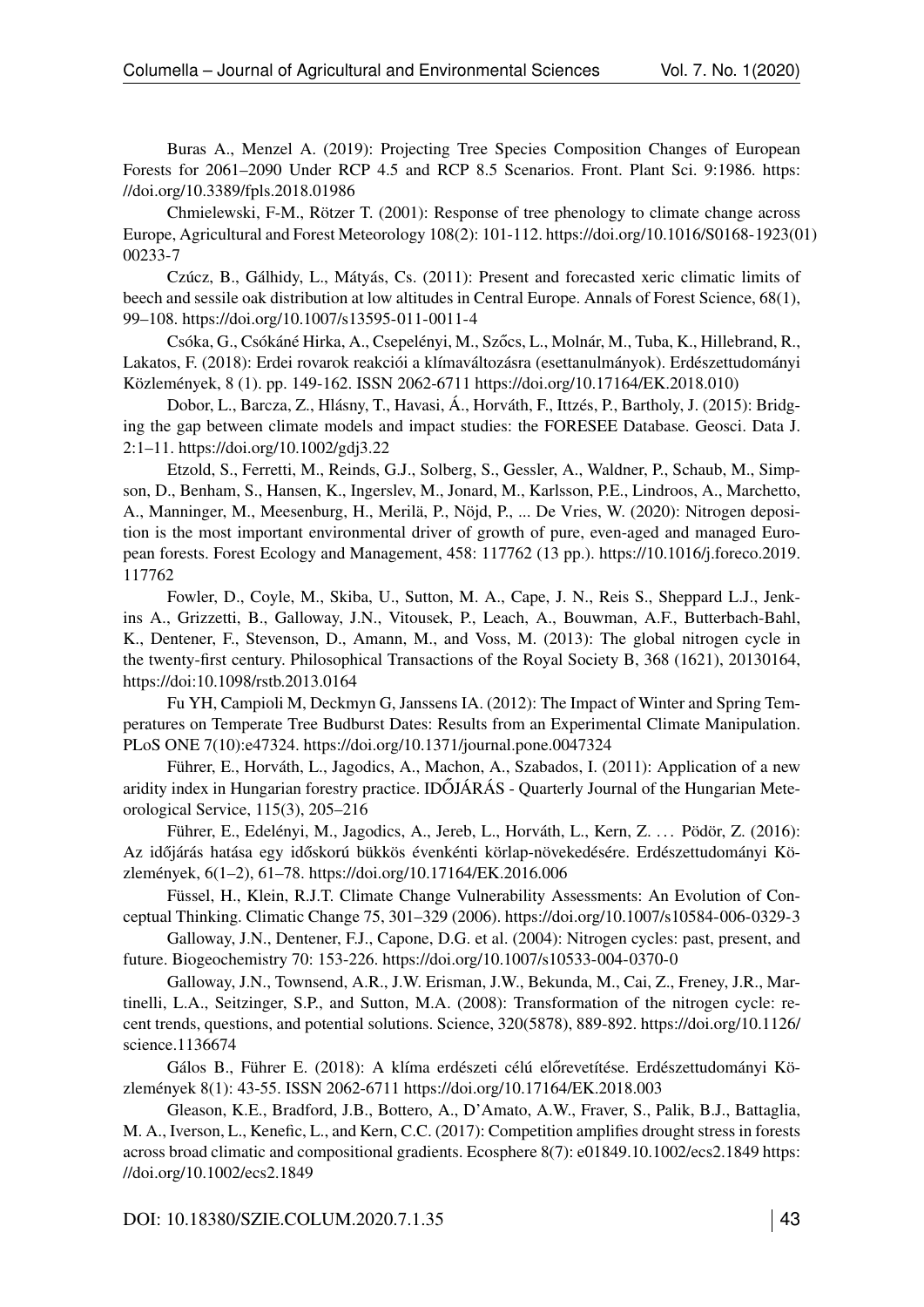Herceg, A., Kalicz, P., Kisfaludi, B. Gribovszki, Z. (2018): A Thornthwaite-type water balance model for the analysis of the hydrological impact of climate change. Bulletin of Forestry Science, 8(1): 73-92. (in Hungarian)<https://doi.org/10.17164/EK.2018.005>

Hickler, T., Rammig, A., Werner, C. Curr(2015): Modelling CO2 impact on forest productivity, Forestry Rep (2015)1/69.<https://doi.org/10.1007/s40725-015-0014-8>

Hilmers, T., Avdagić A., Bartkowicz L., Bielak K., Binder F., Bončina A., Dobor L., Forrester D.,I., Hobi M.,L., Ibrahimspahić A., Jaworski A., Klopčič M., Matović B., Nagel T., A., Petráš R., Rio del M., Stajić B., Uhl E., Zlatanov T., Tognetti R., Pretzsch H. (2019): The productivity of mixed mountain forests comprised of *Fagus sylvatica*, *Picea abies*, and *Abies alba* across Europe, Forestry: An International Journal of Forest Research 92(5): 512–522.<https://doi.org/10.1093/forestry/cpz035>

Hlásny, T., Mátyás Cs., Seidl R., Kulla L., Merganičova K., Trombik J., et al. (2014): Climate change increases the drought risk in Central European forests: What are the options for adaptation? Forestry Journal (Lesnicki Casopis) 60: 5–18.<https://doi.org/10.2478/forj-2014-0001>

Hirka, A., Pödör, Z., Garamszegi, B. Csóka, Gy. (2018): 50 years trends of the forest drought damage in Hungary (1962-2011). Bulletin of Forestry Science 8(1):11-25. (in Hungarian) [https://doi.](https://doi.org/10.17164/EK.2018.001) [org/10.17164/EK.2018.001](https://doi.org/10.17164/EK.2018.001)

Horányi, A., Szépszó, G., Bartholy, J., Pongrácz, R.(2011): Az éghajlati modellek korlátai. In: Klímaváltozás – 2011: Klímaszcenáriók a Kárpát-medence térségére

Horváth, A., Mátyás, Cs. (2014): Növedékcsökkenés előrevetítése egy bükk származási kísérlet alapján. Erdészettudományi Közlemények, 4(2): 91-99.

Illés, G. (2018): Predicting the climate change induced yield potential changes of sessile oak stands. Bulletin of Forestry Science, 8(1): 105-118. (in Hungarian) [https://doi.org/10.17164/EK.](https://doi.org/%2010.17164/EK.2018.007) [2018.007](https://doi.org/%2010.17164/EK.2018.007)

IPCC (2014): Climate Change 2014: Impacts, Adaptation, and Vulnerability. Part A: Global and Sectoral Aspects. Contribution of Working Group II to the Fifth Assessment Report of the Intergovernmental Panel on Climate Change [Field, C.B., V.R. Barros, D.J. Dokken, K.J. Mach, M.D. Mastrandrea, T.E. Bilir, M. Chatterjee, K.L. Ebi, Y.O. Estrada, R.C. Genova, B. Girma, E.S. Kissel, A.N. Levy, S. MacCracken, P.R. Mastrandrea, and L.L.White (eds.)]. Cambridge University Press, Cambridge, United Kingdom and New York, NY, USA, 1132 pp.

IPCC, 2019: Summary for Policymakers. In: Climate Change and Land: an IPCC special report on climate change, desertification, land degradation, sustainable land management, food security, and greenhouse gas fluxes in terrestrial ecosystems [P.R. Shukla, J. Skea, E. Calvo Buendia, V. Masson-Delmotte, H.- O. Pörtner, D. C. Roberts, P. Zhai, R. Slade, S. Connors, R. van Diemen, M. Ferrat, E. Haughey, S. Luz, S. Neogi, M. Pathak, J. Petzold, J. Portugal Pereira, P. Vyas, E. Huntley, K. Kissick, M. Belkacemi, J. Malley, (eds.)]. In press.

Kint, V., Aertsen, W., Campioli, M. et al. (2012): Radial growth change of temperate tree species in response to altered regional climate and air quality in the period 1901–2008. Climatic Change (2012) 115: 343.<https://doi.org/10.1007/s10584-012-0465-x>

Kinzig, A. P., Ryan, P., Etienne, M., Allison, H., Elmqvist, T. Walker, B. H. (2006): Resilience and regime shifts: assessing cascading effects. Ecology and Society 11(1), 20. [http://www.](http://www.ecologyandsociety.org/vol11/iss1/art20/) [ecologyandsociety.org/vol11/iss1/art20/](http://www.ecologyandsociety.org/vol11/iss1/art20/)

Komarov, A. S. and Shanin, V. N. (2012): Comparative analysis of the influence of climate change and nitrogen deposition on carbon sequestration in forest ecosystems in European Russia: simulation modelling approach, Biogeosciences 9:4757–4770, [https://doi.org/10.5194/bg-9-4757-](https://doi.org/10.5194/bg-9-4757-2012) [2012](https://doi.org/10.5194/bg-9-4757-2012)

Krüzselyi, I., Bartholy, J., Horányi, A., Pieczka, I., Pongrácz, R., Szabó, P., Szépszó, G., Torma, Cs., (2011): The future climate characteristics of the Carpathian Basin based on a regional climate model mini-ensemble. Advances in Science and Research 6, 69–73 [https://doi.org/10.5194/asr-](https://doi.org/10.5194/asr-6-69-2011)[6-69-2011](https://doi.org/10.5194/asr-6-69-2011)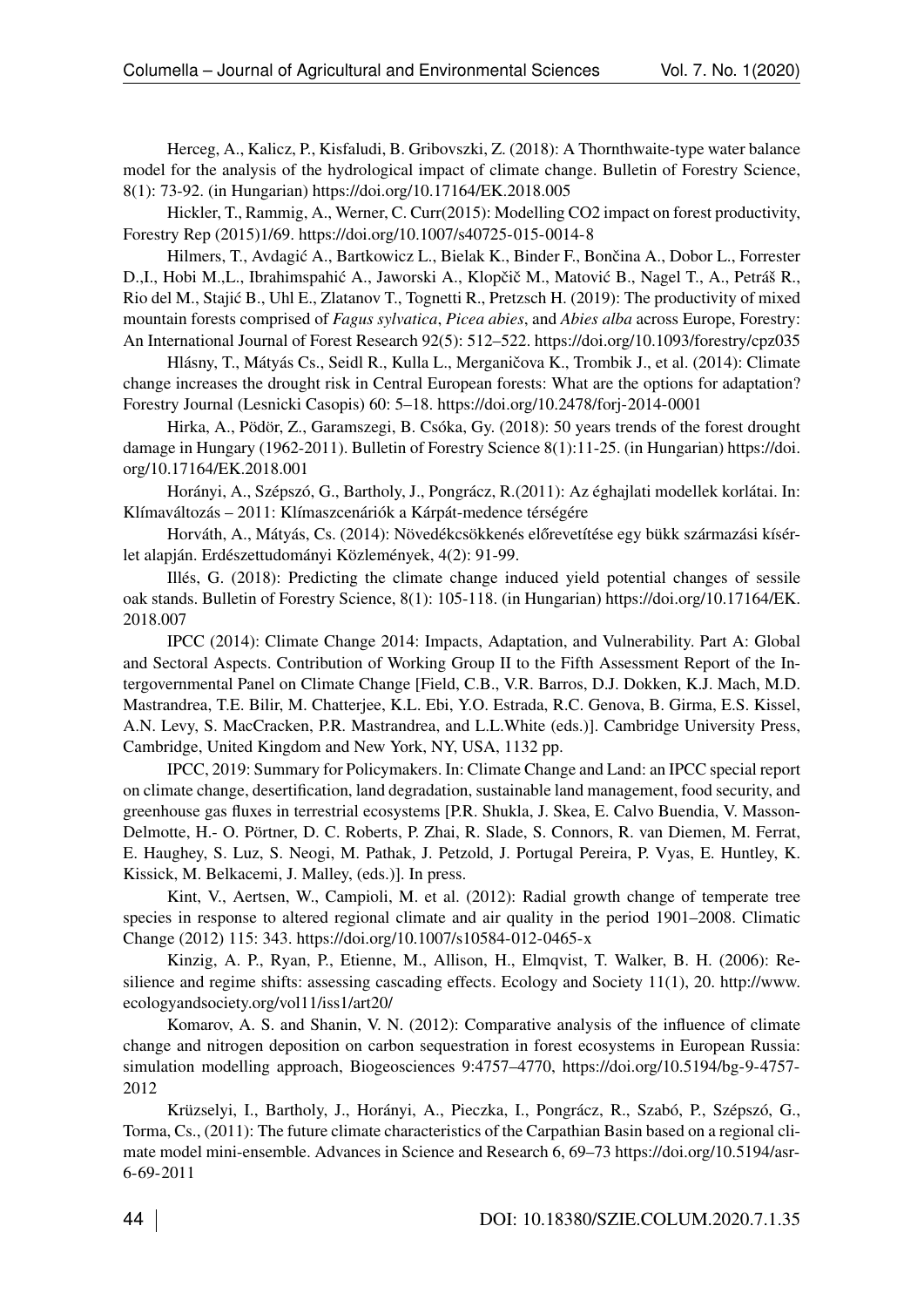Laubhann, D., Sterba, H., Reinds, G. J., De Vries, W. (2009): The impact of atmospheric deposition and climate on forest growth in European monitoring plots: An individual tree growth model, Forest Ecology and Management, 258(8): 1751-1761. [https://doi.org/10.1016/j.foreco.2008.](https://doi.org/10.1016/j.foreco.2008.09.050.) [09.050.](https://doi.org/10.1016/j.foreco.2008.09.050.)

Lindner, M., Maroschek, M., Netherer, S., Kremer, A., Barbati, A., Garcia-Gonzalo J., Seidl, R., Delzon, S., Corona, P., and Kolström, M. (2010): Climate change impacts, adaptive capacity, and vulnerability of European forest ecosystems, Forest Ecology and Management, Vol 259 (4) pp: 698-709 [https://doi.org/10.1016/j.foreco.2009.09.023](https://doi.org/%2010.1016/j.foreco.2009.09.023)

Maes L. S., Perring P. M., Vanhellemont M., Depauw L., Bulcke J., Brūmelis G., Brunet J., Decocq G., Ouden J., Härdtle W., Hédl R., Heinken T., Heinrichs S., Jaroszewicz B., Kopecký M., Máliš F., Wulf M., Verheyen K. (2019): Environmental drivers interactively affect individual tree growth across temperate European forests,<https://doi.org/10.1111/gcb.14493>

Mátyás, Cs., Führer E., Berki I., Csóka Gy., Drüszler Á., Lakatos F., Móricz N. (2010): Erdők a szárazsági határon. Klíma-21 Füzetek 61:84-97 Mátyás Cs., Berki I., Bidló A., Csóka Gy., Czimber K., Führer E., Gálos B., Gribovszki Z., Illés G., Hirka A., Somogyi Z. (2018): Sustainability of Forest Cover under Climate Change on the Temperate-Continental Xeric Limits, FORESTS 9: (8) p. 489. <https://doi.org/10.3390/f9080489>

Menzel, A., Sparks, T. H., Estrella, N., Koch, E., Aasa, A., Ahas, R. , Alm-Kübler, K. , Bissolli, P. , Braslavská, O. , Briede, A. , Chmielewski, F. M., Crepinsek, Z. , Curnel, Y. Dahl, Å. , Defila, C. , Donnelly, A. , Filella, Y. , Jatczak, K. , Måge, F. , Mestre, A. , Nordli, Ø. , Peñuelas, J. , Pirinen, P. , Remišová, V. , Scheifinger, H. , Striz, M. , Susnik, A. , Van Vliet, A. J., Wielgolaski, F. , Zach, S. And Zust, A. (2006): European phenological response to climate change matches the warming pattern. Global Change Biology, 12: 1969-1976.<https://doi.org/10.1111/j.1365-2486.2006.01193.x>

Mette, T., Dolos, K., Meinardus, C., Bräuning, A., Reineking, B., Blaschke, M., Pretzsch, H. Beierkuhnlein, C., Gohlke, A., and Wellstein C. (2013): Climatic turning point for beech and oak under climate change in Central Europe. Ecosphere 4(12):145.<https://doi.org/10.1890/ES13-00115.1>

Molnár, Cs., Czúcz B. (2009): A virágos kőris (*Fraxinus ornus* L.) terjedése és mai termőhelyei Az Északi-középhegységben, Bot. Közlem. 96(1–2): 71–81. 2009

Nagel, TA, Iacopetti, G, Javornik, J, et al. Cascading effects of canopy mortality drive longterm changes in understorey diversity in temperate old-growth forests of Europe. J Veg Sci. 2019; 30: 905– 916.<https://doi.org/10.1111/jvs.12767>

NOAA (2019): Trends in atmospheric carbon dioxide – Annual mean global carbon dioxide growth rate. [https://www.esrl.noaa.gov/gmd/ccgg/trends/gl\\_gr.html,](https://www.esrl.noaa.gov/gmd/ccgg/trends/gl_gr.html) accessed in 13th of November, 2019

Norby, R. J., DeLucia, E. H., Gielen, B., Calfapietra, C., Giardina, C. P., King, J. S., Ledford, J., McCarthy, H. R., Moore, D. J. P.,  $\dots$  and Oren, R. (2005): Forest response to elevated CO<sub>2</sub> is conserved across a broad range of productivity. PNAS 102 (50): 18052-18056; [https://doi.org/10.](https://doi.org/10.1073/pnas.0509478102) [1073/pnas.0509478102](https://doi.org/10.1073/pnas.0509478102)

Pieczka I., Pongrácz R., Bartholy J., Kis A., Miklós E.(2011): A szélsőségek várható alakulása a Kárpát-medence térségében az ENSEMBLES projekt eredményei alapján

Pureswaran, D.S., Roques, A. Battisti, A. Curr Forestry Rep (2018) 4: 35. [https://doi.org/10.](https://doi.org/10.1007/s40725-018-0075-6) [1007/s40725-018-0075-6](https://doi.org/10.1007/s40725-018-0075-6)

Pongrácz, R., Bartholy, J. (2006): Tendency analysis of extreme climate indices with special emphasis on agricultural impacts [http://www.cbks.cz/sbornikStrecno06/prispevky/Sekcia\\_2/S2-](http://www.cbks.cz/sbornikStrecno06/prispevky/Sekcia_2/S2-8.pdf) [8.pdf](http://www.cbks.cz/sbornikStrecno06/prispevky/Sekcia_2/S2-8.pdf)

Salamonné, A. É., Lőrincz, P., Pauler, G., Bartha, D., Horváth, F. (2016): Drought Stress Distribution Responses of Continental Beech Forests at their Xeric Edge in Central Europe. FORESTS, 7 (298). pp. 1-16. ISSN 1999-4907 [https://doi.org/10.3390/f7120298](https://doi.org/%2010.3390/f7120298)